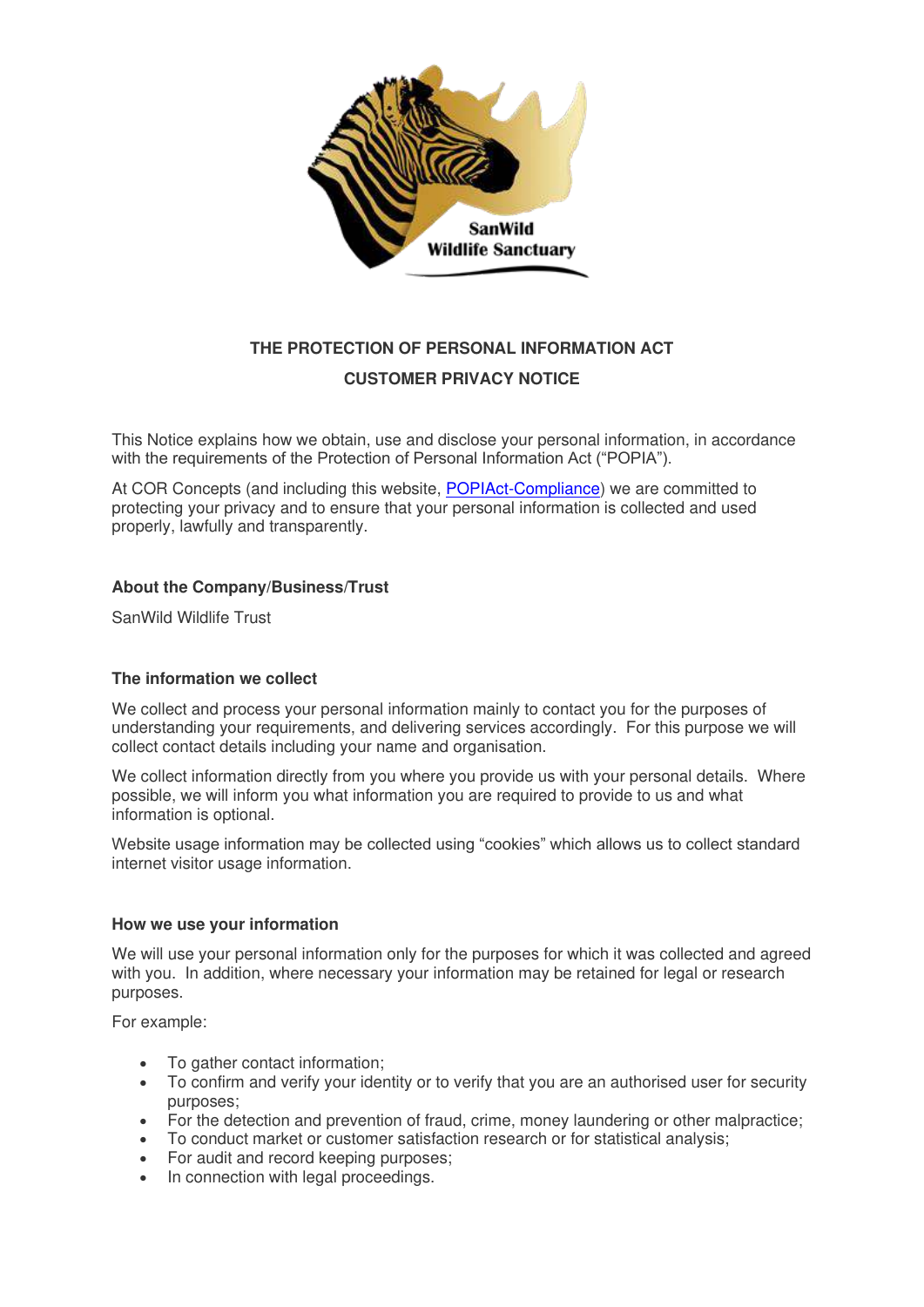

# **Disclosure of information**

We may disclose your personal information to our service providers who are involved in the delivery of products or services to you. We have agreements in place to ensure that they comply with the privacy requirements as required by the Protection of Personal Information Act.

We may also disclose your information:

- Where we have a duty or a right to disclose in terms of law or industry codes:
- Where we believe it is necessary to protect our rights.

#### **Information Security**

We are legally obliged to provide adequate protection for the personal information we hold and to stop unauthorized access and use of personal information. We will, on an on-going basis, continue to review our security controls and related processes to ensure that your personal information remains secure.

Our security policies and procedures cover:

- Physical security;
- Computer and network security;
- Access to personal information;
- Secure communications:
- Security in contracting out activities or functions:
- Retention and disposal of information;
- Acceptable usage of personal information;
- Governance and regulatory issues;
- Monitoring access and usage of private information;
- Investigating and reacting to security incidents.

When we contract with third parties, we impose appropriate security, privacy and confidentiality obligations on them to ensure that personal information that we remain responsible for, is kept secure.

We will ensure that anyone to whom we pass your personal information agrees to treat your information with the same level of protection as we are obliged to.

#### **Your Rights: Access to information**

You have the right to request a copy of the personal information we hold about you. To do this, simply contact us at the numbers/addresses as provided on our website and specify what information you require. We will need a copy of your ID document to confirm your identity before providing details of your personal information.